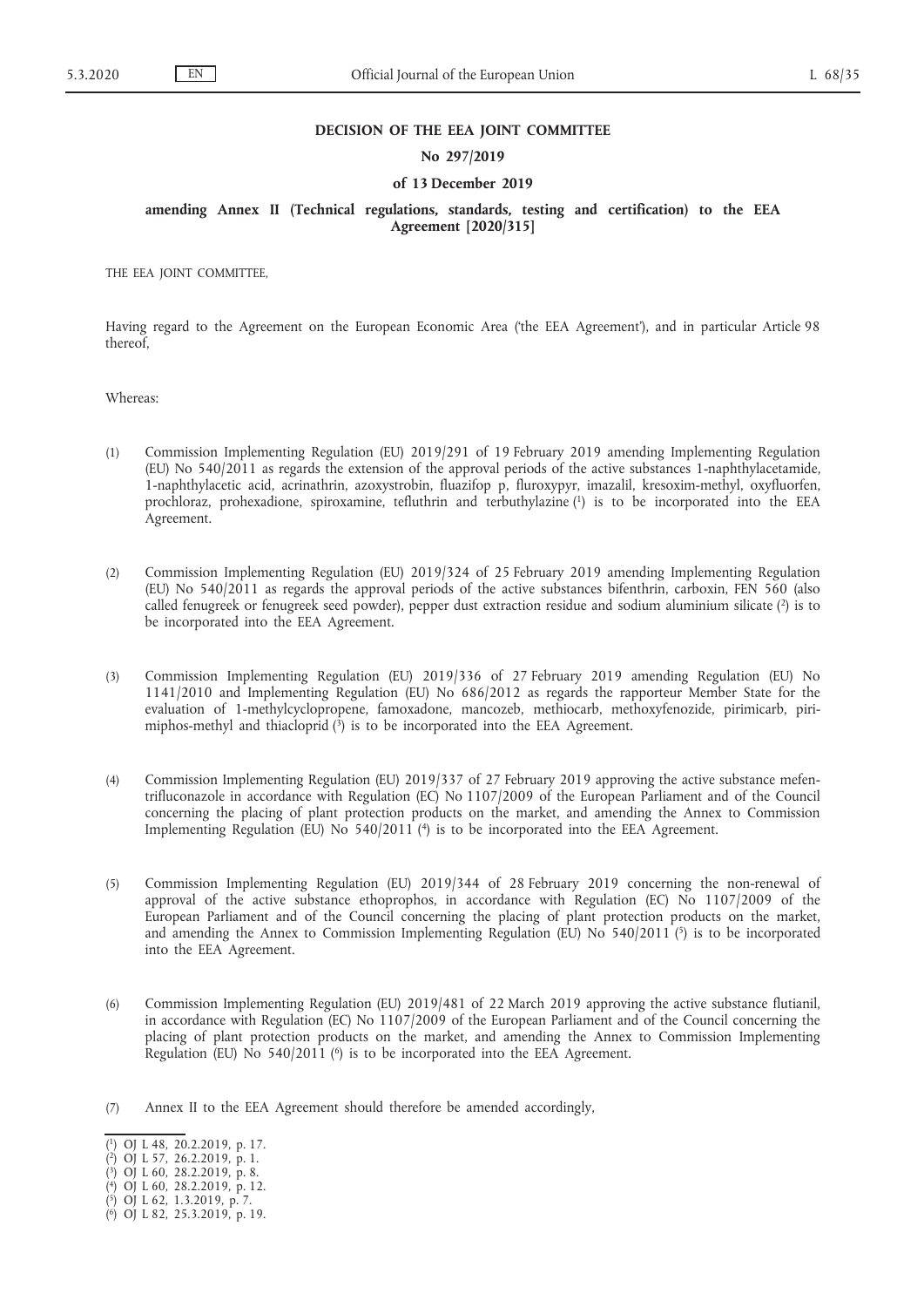HAS ADOPTED THIS DECISION:

# *Article 1*

Chapter XV of Annex II to the EEA Agreement shall be amended as follows:

- (1) the following indents are added in point 13a (Commission Implementing Regulation (EU) No 540/2011):
	- '— **32019 R 0291**: Commission Implementing Regulation (EU) 2019/291 of 19 February 2019 (OJ L 48, 20.2.2019, p. 17),
	- — **32019 R 0324**: Commission Implementing Regulation (EU) 2019/324 of 25 February 2019 (OJ L 57, 26.2.2019, p. 1),
	- — **32019 R 0337**: Commission Implementing Regulation (EU) 2019/337 of 27 February 2019 (OJ L 60, 28.2.2019, p. 12),
	- — **32019 R 0344:** Commission Implementing Regulation (EU) 2019/344 of 28 February 2019 (OJ L 62, 1.3.2019, p. 7),
	- — **32019 R 0481:** Commission Implementing Regulation (EU) 2019/481 of 22 March 2019 (OJ L 82, 25.3.2019, p. 19).';
- (2) the following indent is added in point 13zzze (Commission Implementing Regulation (EU) No 686/2012):
	- '— **32019 R 0336**: Commission Implementing Regulation (EU) 2019/336 of 27 February 2019 (OJ L 60, 28.2.2019, p. 8).';
- (3) the following points are inserted after point 13zzzzzzzzzt (Commission Implementing Regulation (EU) 2019/158):
	- '13zzzzzzzzzu. **32019 R 0337**: Commission Implementing Regulation (EU) 2019/337 of 27 February 2019 approving the active substance mefentrifluconazole in accordance with Regulation (EC) No 1107/2009 of the European Parliament and of the Council concerning the placing of plant protection products on the market, and amending the Annex to Commission Implementing Regulation (EU) No 540/2011 (OJ L 60, 28.2.2019, p. 12).
	- 13zzzzzzzzzv. **32019 R 0344**: Commission Implementing Regulation (EU) 2019/344 of 28 February 2019 concerning the non-renewal of approval of the active substance ethoprophos, in accordance with Regulation (EC) No 1107/2009 of the European Parliament and of the Council concerning the placing of plant protection products on the market, and amending the Annex to Commission Implementing Regulation (EU) No 540/2011 (OJ L 62, 1.3.2019, p. 7).
	- 13zzzzzzzzzw. **32019 R 0481**: Commission Implementing Regulation (EU) 2019/481 of 22 March 2019 approving the active substance flutianil, in accordance with Regulation (EC) No 1107/2009 of the European Parliament and of the Council concerning the placing of plant protection products on the market, and amending the Annex to Commission Implementing Regulation (EU) No 540/2011 (OJ L 82, 25.3.2019, p. 19).'

*Article 2*

The texts of Implementing Regulations (EU) 2019/291, (EU) 2019/324, (EU) 2019/336, (EU) 2019/337, (EU) 2019/344 and (EU) 2019/481 in the Icelandic and Norwegian languages, to be published in the EEA Supplement to the *Official Journal of the European Union*, shall be authentic.